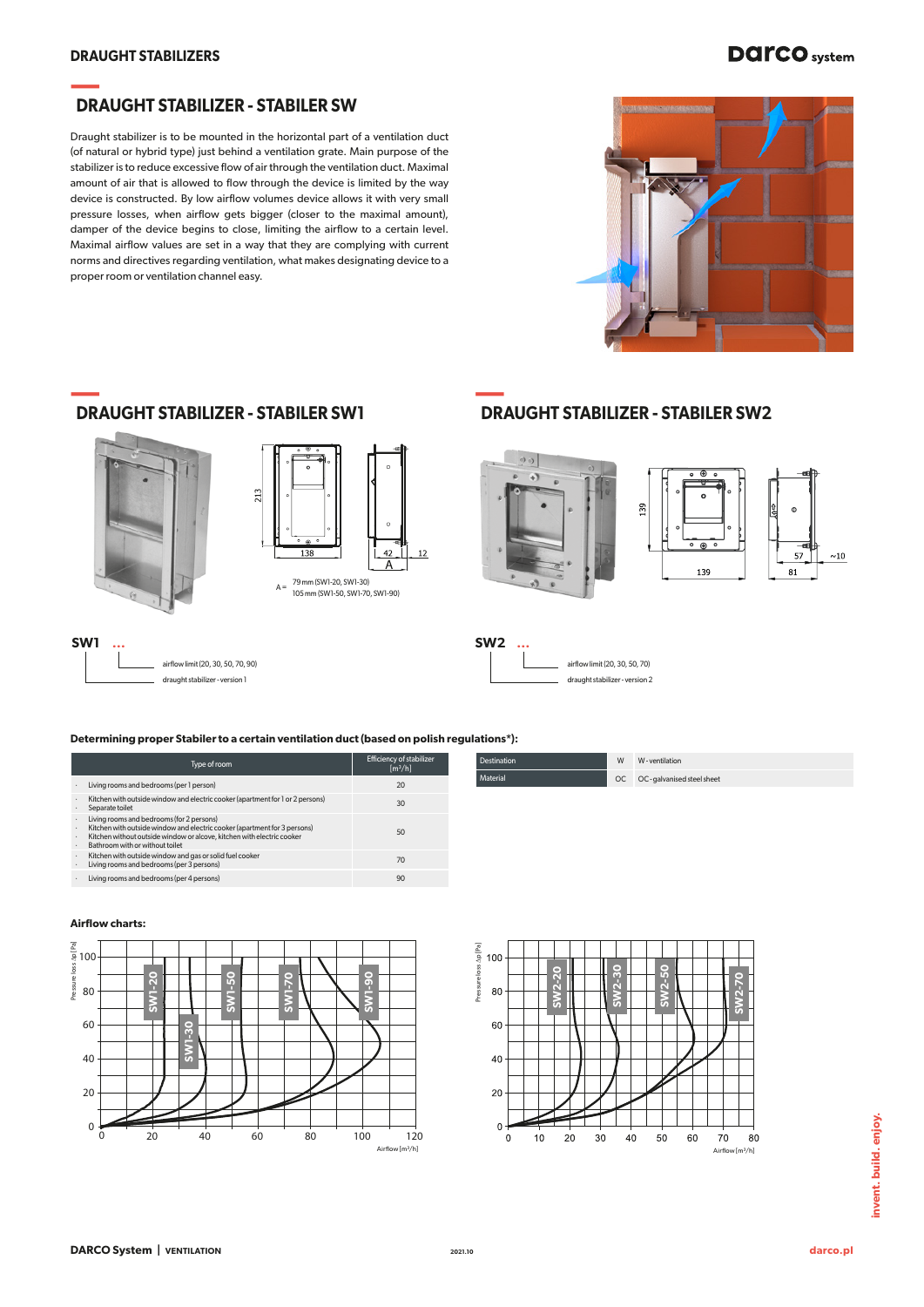# **DAICO** system

# **— DRAUGHT STABILIZER WITH CASSETTE KSW1, KSW2**

Draught stabilizer reduces excessive flow of air through the ventilation duct. Maximal amount of air that is allowed to flow through the device is limited by the way it is constructed. By low airflow volumes device allows it to go through with very small pressure losses, when airflow gets bigger (closer to the maximal amount) damper begins to close, limiting the airflow to a certain level. Stabilizer versions are prepared in a way that they are complying with appropriate norms and directives regarding ventilation, this makes choosing a proper one to a given room or ventilation channel more than easy.

| Destination | W | W-ventilation                |
|-------------|---|------------------------------|
| Material    |   | OC OC-galvanised steel sheet |

# **— DRAUGHT STABILIZER - WITH CASSETTE KSW1**





### **Airflow charts:**



Pressure loss chart for draught stabilizers in a function of the airflow coming through it.

KSW series is a set dedicated to be mounted on pipe ducts. It consists of: stabilizer, mounting cassette with outlet and a decorative covering replacing ventilation shield grate. Construction of cassette's inlet allows easy mounting of a fire damper, in case it is needed.

# $A - A$





**—**

140



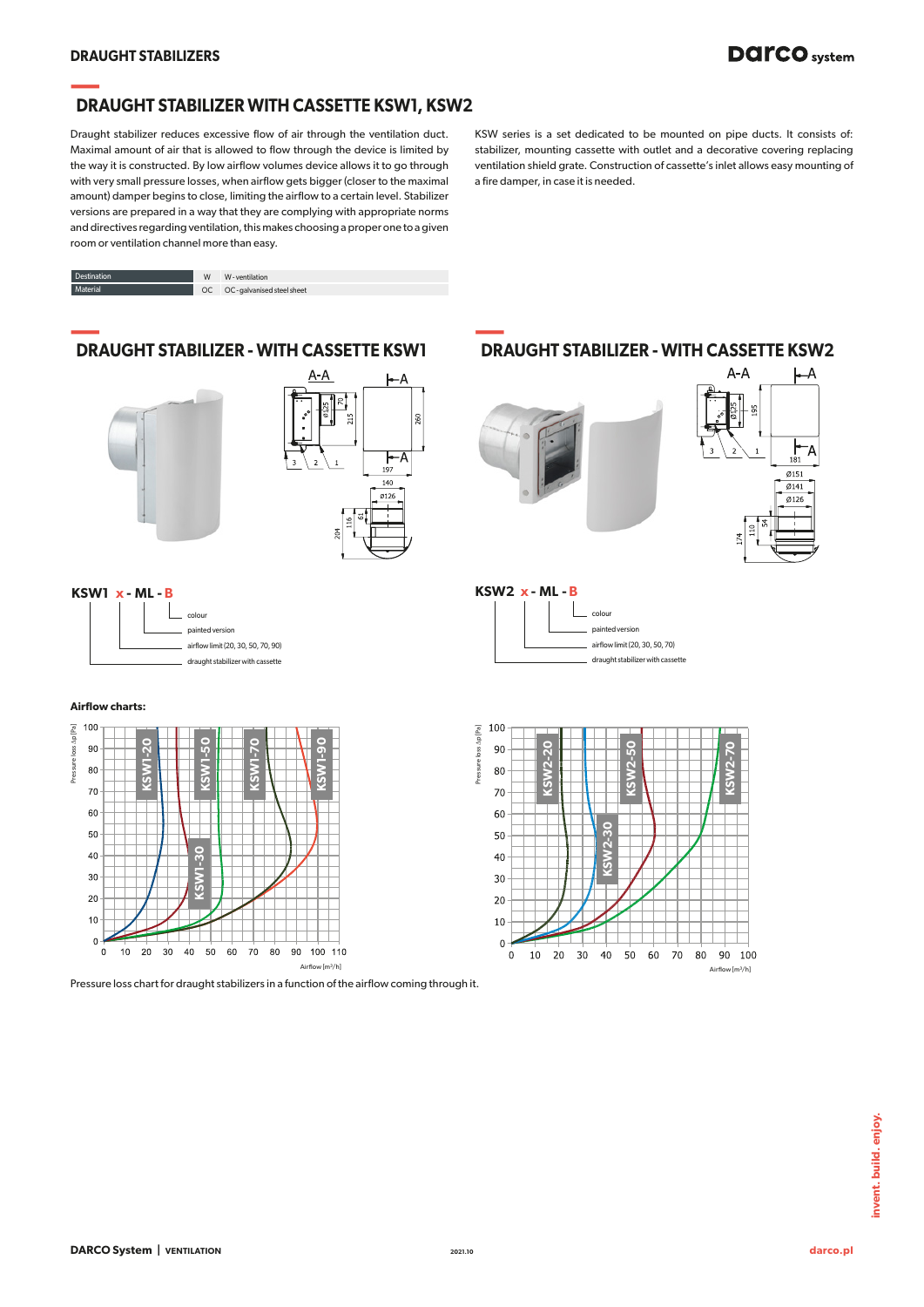# **— DRAUGHT STABILIZER WITH DECORATIVE COVER CSW**





CSW Draught Stabilizers are devices that combine functionality with modern design. This type of stabilzer allows easy mounting of one of several aesthetical wall panels and fronts, that will correspond nicely with every interior.

Wall panels are mounted to the Stabiler with screws (included in set) while removable, decorative fronts are to be hanged on the panel.

| $CSW1 -  - a$ |                                                 |
|---------------|-------------------------------------------------|
|               | covertype                                       |
|               | airflow limit (20, 30, 50, 70, 90)              |
|               | draught stabilizer with decorative cover type 1 |

| Version<br>square ceramic duct<br>round steel duct<br>30<br>20<br>90<br>70<br>50<br>[mm]<br>[mm]<br>140×210<br>$CSW1$ -<br>$\leq \sigma$ 140<br>X<br>x<br>x | Mounting dimension | Airflow $\left[\frac{m^3}{h}\right]$ for $\Delta p = 10$ Pa |  |  |  |  |  |
|-------------------------------------------------------------------------------------------------------------------------------------------------------------|--------------------|-------------------------------------------------------------|--|--|--|--|--|
|                                                                                                                                                             |                    |                                                             |  |  |  |  |  |
|                                                                                                                                                             |                    |                                                             |  |  |  |  |  |
| $CSW2$ -<br>140x140<br>$\leq \sigma$ 140<br>X<br>X                                                                                                          |                    |                                                             |  |  |  |  |  |

| $CSW2 -  - a$ |                                                                                   |
|---------------|-----------------------------------------------------------------------------------|
|               | covertype                                                                         |
|               | airflow limit (20, 30, 50, 70)<br>draught stabilizer with decorative cover type 2 |
|               |                                                                                   |

| Destination           | W            | W   | W              | W                        | W-ventilation                                    |
|-----------------------|--------------|-----|----------------|--------------------------|--------------------------------------------------|
|                       | STYI-1-MI-CZ | ٠   |                | ٠.                       | STYL-1-ML-CZ - mild steel powder painted (black) |
|                       | STYL-1-ML-B  | ٠   |                | ٠.                       | STYL-1-ML-B - mild steel powder painted (white)  |
|                       | STYI-3-MI-CZ | - 1 |                | $\overline{\phantom{a}}$ | STYL-3-ML-CZ - mild steel powder painted (black) |
| Flap valve<br>version | STYL-3-ML-B  | ٠   |                | $\overline{\phantom{a}}$ | STYL-3-ML-B - mild steel powder painted (white)  |
|                       | ۰            | SZ. | $\blacksquare$ | $\overline{\phantom{a}}$ | SZ-white glass                                   |
|                       | ٠            |     | $Z-CH$         | ٠                        | Z-CH-form of blinds-chrome-nickel steel          |
|                       |              | ۰   | ۰              | G                        | G - prepared for plastering                      |

Airflow [m³/h]

90 100

**CSW2-70**

### **Airflow charts:**



Pressure loss chart for draught stabilizers in a function of the airflow coming through it.

Pressure loss ∆p [Pa]

Pressure loss Ap<sup>[Pa]</sup>

100

 $90$ 

80

70

60

50

 $40$ 

 $30$ 

 $20$ 

 $10$ 

 $\mathbf{0}$ 

 $\pmb{0}$  $10\,$  $20\,$ 30  $40$  $50\,$ 60  $70\,$ 80

**CSW2-20**

**CSW2-30**

**CSW2-50**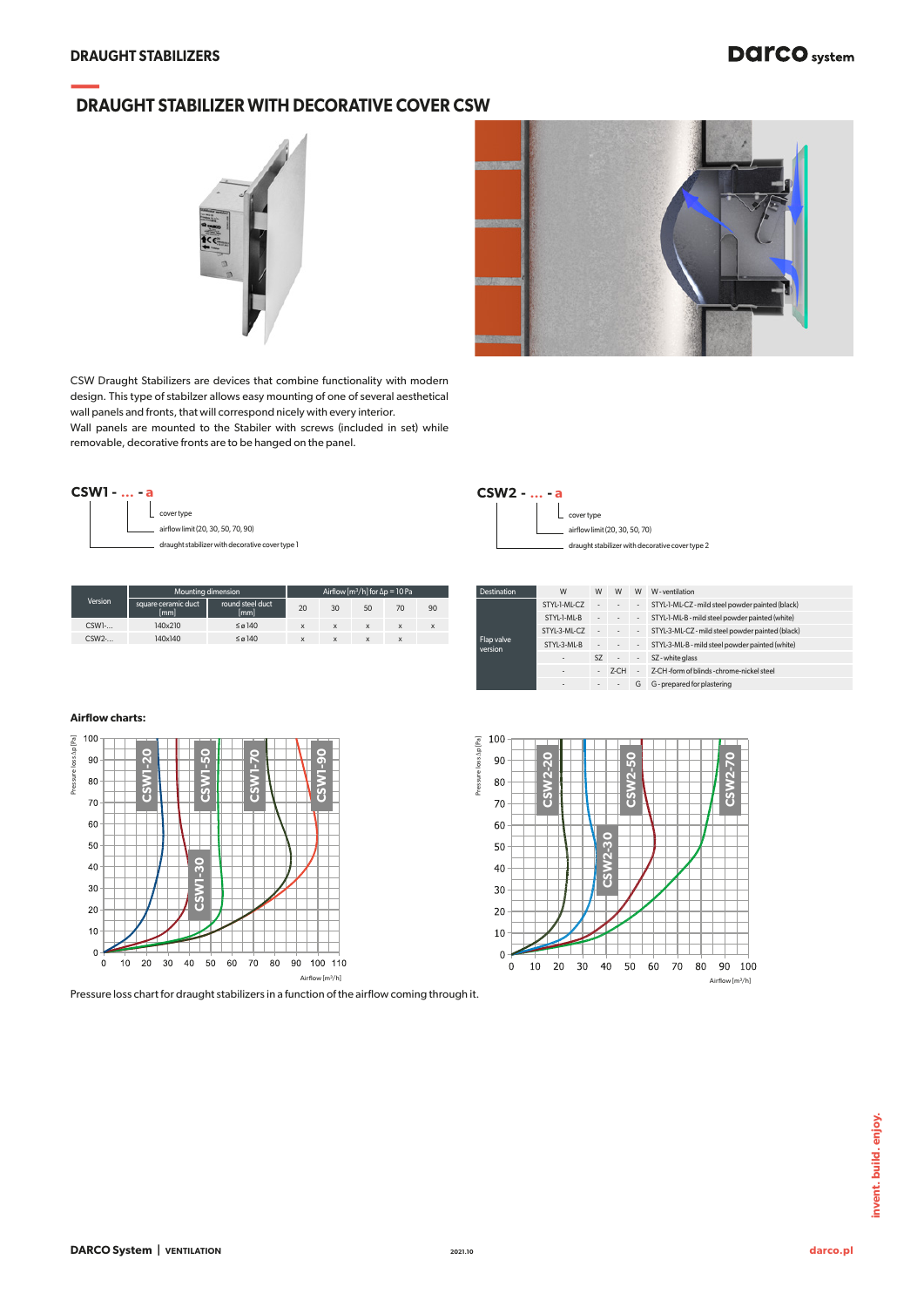### **DRAUGHT STABILIZERS**

# **DATCO** system

# **— STABILIZERS - TYPES:**

**1. Stabilizer CSW1…-STYL-1- ML-… 2. Stabilizer CSW2…-STYL-1- ML-…**

















**9. Stabilizer CSW1-…-Z-CH 10. Stabilizer CSW2-…-Z-CH**



| ۰<br>$\sim$<br>e e e | Ŕ |          | 245    |
|----------------------|---|----------|--------|
|                      |   | 195<br>Α |        |
|                      |   |          | œ<br>J |



**3. Stabilizer CSW1…-STYL-3- ML-… 4. Stabilizer CSW2…-STYL-3- ML-…**





CSW1…-STYL-3- ML-CZ CSW1…-STYL-3- ML-B CSW2…-STYL-3- ML-CZ CSW2…-STYL-3- ML-B





**7. Stabilizer CSW1-…-SZ 8. Stabilizer CSW2-…-SZ**